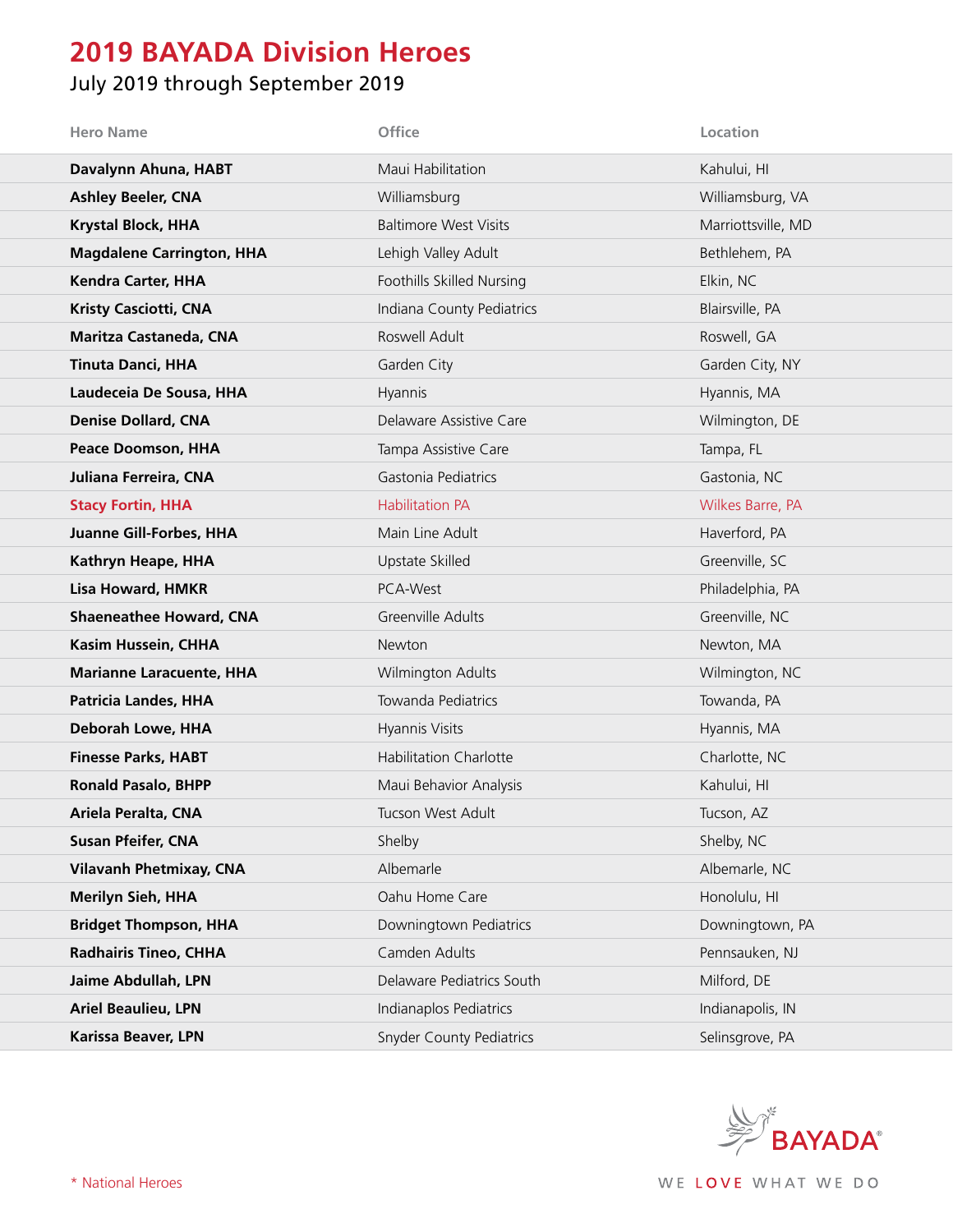| <b>Hero Name</b>                 | Office                              | Location                |
|----------------------------------|-------------------------------------|-------------------------|
| <b>Joyanne Benfield, LPN</b>     | <b>Hickory Pediatrics</b>           | Hickory, PA             |
| Leslie Bishop, LPN               | Gastonia                            | Gastonia, NC            |
| <b>Theresa Crain, LPN</b>        | Pinellas County Skilled             | Clearwater, FL          |
| <b>Ashley DiGiacomo, LPN</b>     | Westchester County                  | Tarrytown, NY           |
| <b>Tim Dziurman, LPN</b>         | Phoenix Pediatrics                  | Phoenix, AZ             |
| <b>Grace Gathura, LPN</b>        | Delaware Nursing Adult              | Wilmington, DE          |
| <b>Esther Knight, LPN</b>        | Springfield Pediatrics              | Springfield, MO         |
| Musa Marah, LPN                  | Philadelphia Skilled                | Philadelphia, PA        |
| <b>Sherri McAllister, LPN</b>    | Greenville Pediatrics               | Greenville, NC          |
| <b>Giselle Miranda, LPN</b>      | Hudson County Pediatrics            | Secaucus, NJ            |
| <b>Connie Moore, LPN</b>         | Minneapolis Pediatrics              | Plymouth, MN            |
| Sylvia Ndiga, LPN                | Lititz Adult Nursing                | Lititz, PA              |
| <b>Teresa Ortore, LPN</b>        | Shrewsbury Pediatrics               | Shrewsbury, NJ          |
| <b>Toni Prince, LPN</b>          | <b>Atlantic Cape Pediatrics</b>     | Egg Harbor Township, NJ |
| <b>Cynthia Stringfellow, LPN</b> | <b>Berks County Visits</b>          | Wyomissing, PA          |
| <b>Josephine Swayze, LPN</b>     | Toms River                          | Toms River, NJ          |
| <b>Marybeth Talbot, LPN</b>      | <b>Willlow Grove Pediatrics</b>     | Willow Grove, PA        |
|                                  |                                     |                         |
| Jessica Wise, LPN                | Erie                                | Erie, PA                |
| <b>Katherine Barrett, RN</b>     | Springfield Pediatrics              | Springfield, MO         |
| <b>Gina Bonello-Cousins, RN</b>  | <b>Butler County Pediatrics</b>     | Zelienople, PA          |
| <b>Jennifer Bradley, RN</b>      | Vermont Burlington Hospice          | Shelburne, VT           |
| Kari Cotter, RN                  | Harford County Visits               | Forest Hill, MD         |
| <b>Laurie Crevier, RN</b>        | Dedham Visits                       | Dedham, MA              |
| <b>Judith Delrossi, RN</b>       | Linwood Visits                      | Egg Harbor Township, NJ |
| <b>Steven Driscoll, RN</b>       | Charlotte Senior Living             | Charlotte, NC           |
| Dawne Estep, RN                  | Delaware Pediatrics South           | Milford, DE             |
| <b>Cynthia Fulmer, RN</b>        | Philadelphia Pediatrics             | Philadelphia, PA        |
| <b>Laura Goins, RN</b>           | Hickory Adult Skilled               | Hickory, NC             |
| Kevin Hagan, RN                  | Jamison Adult Nursing               | Jamison, PA             |
| <b>Clare Kennedy, RN</b>         | North Brunswick Pediatrics          | North Brunswick, NJ     |
| Sandra Krishna, RN               | Millville Pediatrics                | Millville, NJ           |
| <b>Jessica Merger Irvin, RN</b>  | Upstate Skilled                     | Greenville, SC          |
| Hannah Munday, RN                | Phoenix Pediatrics                  | Phoenix, AZ             |
| <b>Meredith Newton, RN</b>       | Cumberland County BAYADA at Inspira | Millville, NJ           |